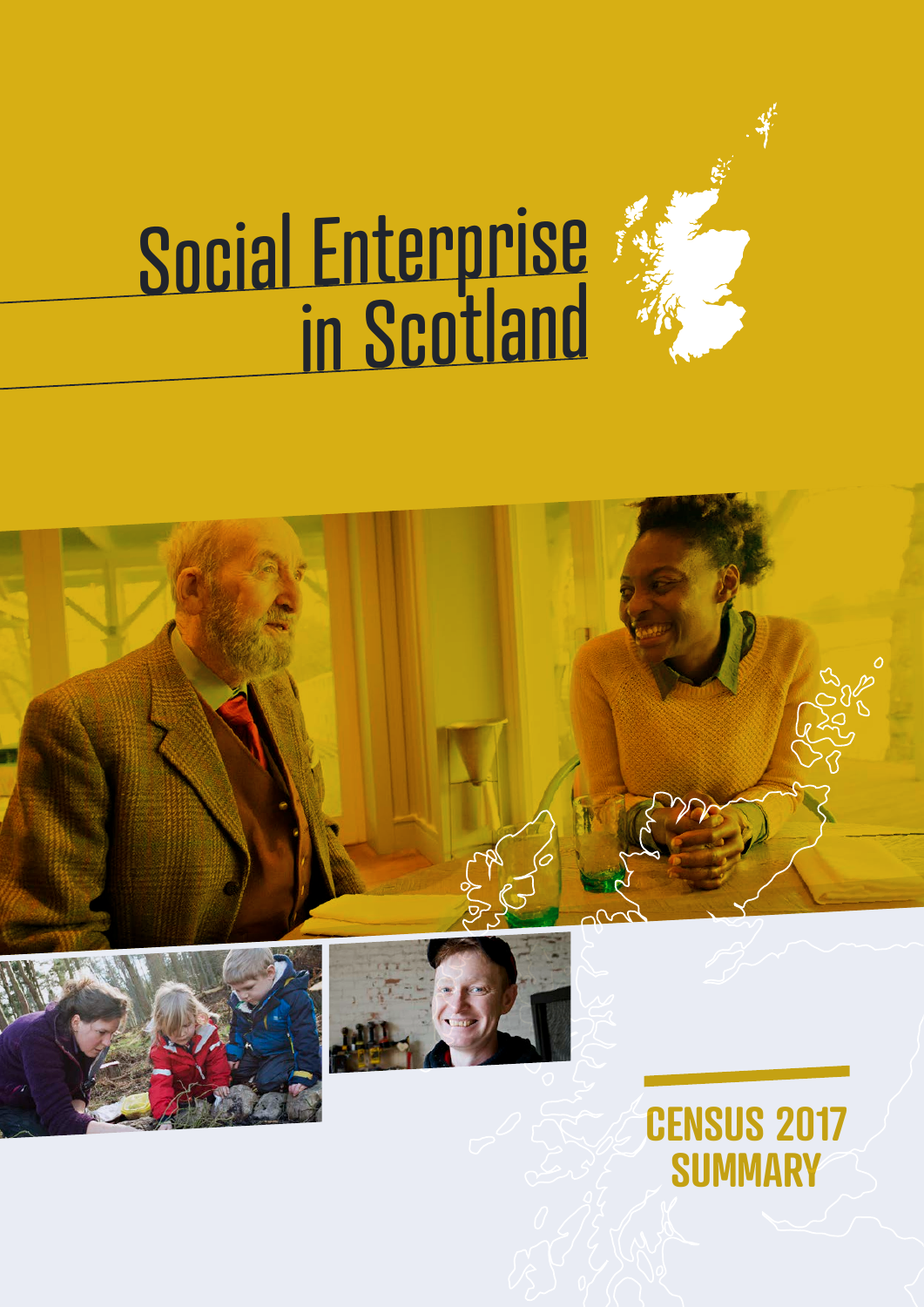### Introduction

This report presents the findings of the Social Enterprise Census 2017, the definitive biennial account of social enterprise activity in Scotland.

The Social Enterprise Census is a collaborative effort to track the changing scale, characteristics and contribution of Scotland's social enterprise sector. Now being conducted every two years over the course of the next decade, the study forms part of the Scottish Government's long-term commitment to realising the full potential of the sector.

By 'social enterprise', the study refers to organisations that are trading for the common good – addressing social needs, strengthening communities, improving people's life chances and protecting the environment. The organisations analysed as part of the study operate in a way consistent with the Voluntary Code of Practice for Social Enterprise in Scotland<sup>1</sup>.

The study builds on the findings set out in the 2015 Social Enterprise Census baseline report, and represents the most comprehensive analysis yet conducted of social enterprise activity anywhere in the world. The study is based on a number of main elements: the screening of over **20,000** organisations against the agreed definitional criteria; extraction and analysis of financial data from the public accounts of 4,439 social enterprises; and a representative survey of the nation's social enterprises, which yielded 1,351 responses.

### Sector Composition

The social enterprise sector brings together a large and diverse group of organisations with differing traditions, business models, motivations and goals.

Today there are an estimated 5,600 social enterprises at work across Scotland. This represents an 8% growth in numbers since 2015, and means there is now one social enterprise operating for every **1,000** people in the country.

Despite the deep roots and long history of the social enterprise movement, most of today's social enterprises are reasonably young. Almost **600** new social enterprises have formed in the last two years and 34% of all social enterprises are ten years old or less.

Social enterprises come in all shapes and sizes, from large international charities, to national housing associations and local community enterprises. In practice, however, the majority (57%) remain small, operating with an annual income of less than £100,000.

With no single legal definition, social enterprises adopt a number of distinct forms. Most operate as incorporated entities (71% of all), making them distinct under law from the people involved. They tend to trade as private companies, operating without share capital, and in three-quarters of cases are also registered as charities. There has been particularly rapid growth recently in the number of social enterprises operating as Scottish Charitable Incorporated Organisations (SCIOs) and Community Interest Companies (CICs).

The term 'social enterprise' itself has only become common currency during the last decade and is still only used as a basis for selfidentification in just over half of cases (56%). However, the use and acceptance of the term does vary significantly across different parts of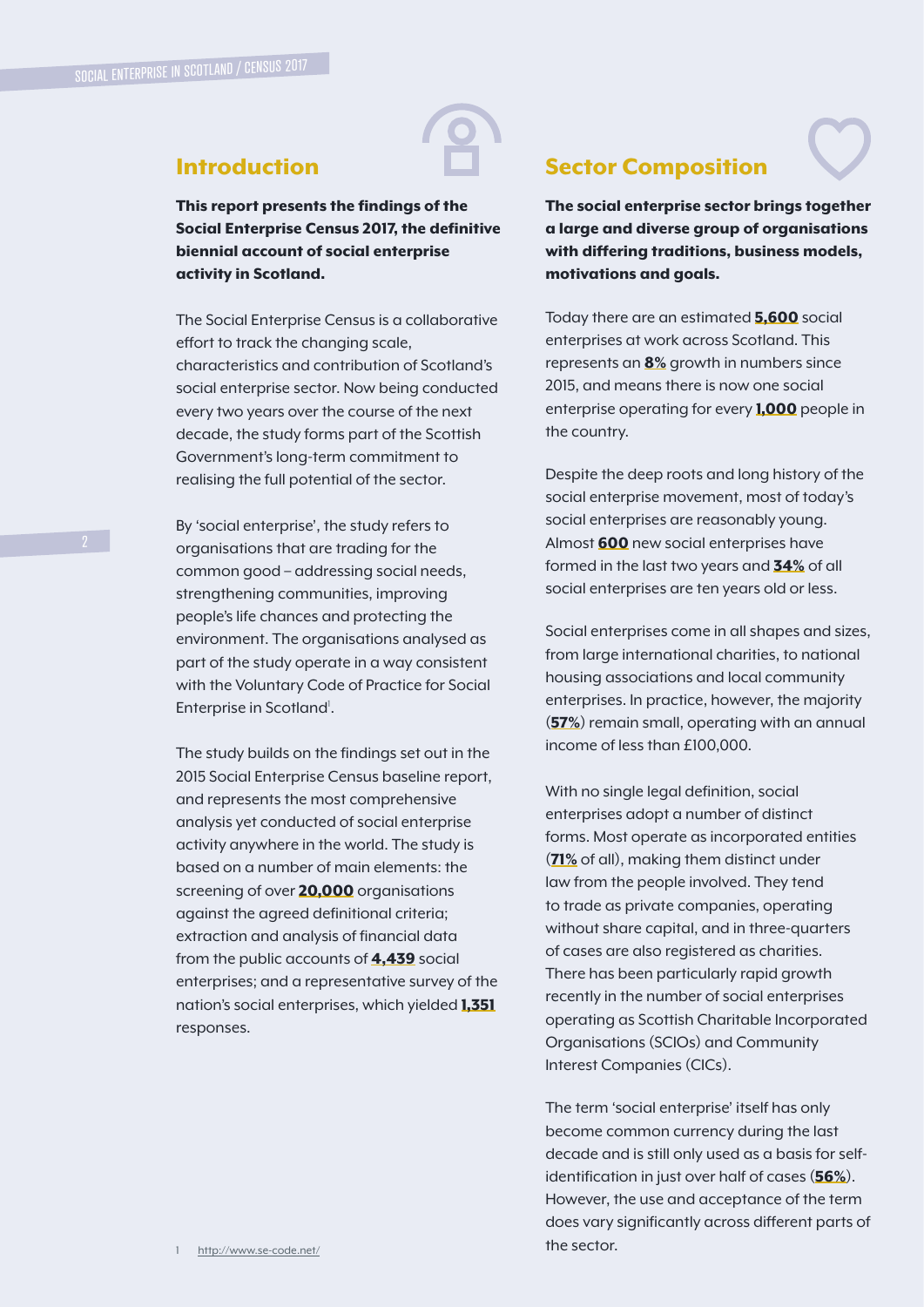### Geographic Coverage

Social enterprises are located across the length and breadth of Scotland in what is now a well-established pattern.

Social enterprises continue to be located in the greatest numbers throughout the urban central belt of Scotland (East and West of Scotland), where **3,105** social enterprises are headquartered. The Highlands and Islands region also remains very significant in terms of the density of social enterprises located there (the region now contains 21% of Scotland's social enterprises but only **9%** of its population).

Scotland is now a patchwork of social enterprise activity stretching across all local authority areas. Consistent with the picture revealed in 2015, the largest concentrations of activity can be found in the Glasgow, Edinburgh, and Highland Council areas. While the number of social enterprises has been growing throughout the country, there remain marked variations per capita and there are still some areas where social enterprise activity has not yet fully taken hold.

Social enterprises continue to play a particularly important and distinctive role in rural Scotland. Rural areas now account for **34%** of Scotland's social enterprises but only 18% of the nation's population. These areas have given rise to a larger net growth in social enterprise activity than urban communities since 2015 and remain more densely populated by social enterprises.

### **Markets**



From managing land in the Western Isles, to running a theatre in Ayr, to providing after school care services in Glasgow, social enterprises are becoming an increasingly familiar part of our daily lives.

Social enterprises tend to start out within local communities, in response to some form of 'market failure'. They often fill a market gap that the private sector cannot (profit margins too low and risks too high) or that is beyond the statutory responsibilities of public authorities. In just over half of cases (54%), the evidence points to no likely alternative source of supply in the absence of individual social enterprises.

Social enterprises are most likely to be found running Community Centres & Halls (accounting for 17% of all social enterprises) but are financially strongest in the fields of Housing and Health & Social Care, which together account for 70% of all income to the sector. In four-in-five cases, social enterprises are primarily a provider of services rather than supplier of goods.

In the last two years, a growing number of social enterprises have been selling to the general public (79% now do so). Nonetheless, public sector business remains important – it represents a source of income in just over half of cases and 20% of social enterprises have been involved in bidding for public contracts in the last 12 months (most successfully).

The market area and reach of social enterprises varies from case to case, with most remaining local in orientation. The findings indicate that 26% of social enterprises serve only a particular neighbourhood or community, while in three-fifths of cases activity does not extend beyond their local authority boundary. By contrast, the share of social enterprises operating internationally has remained steady at **7%** since 2015.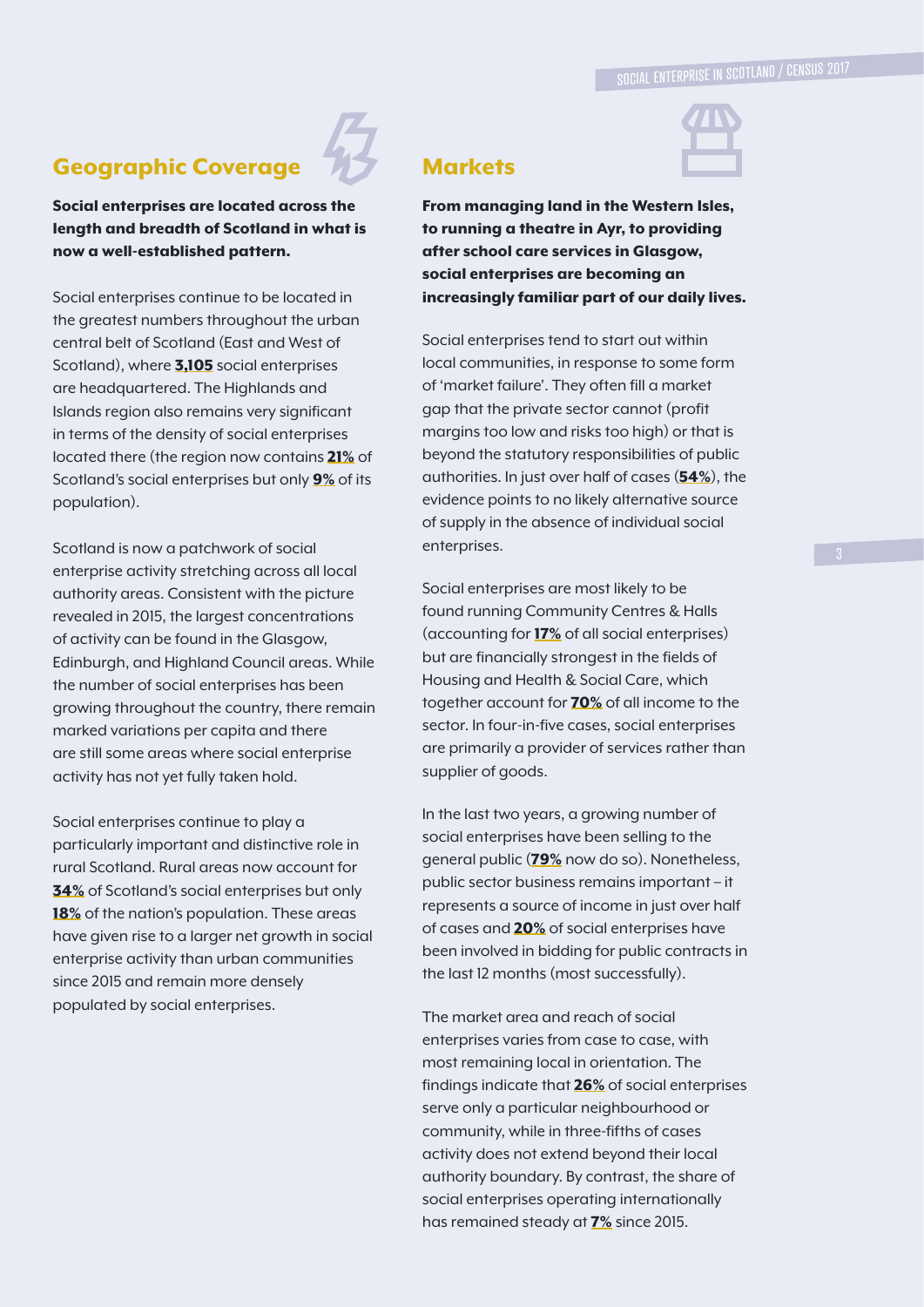## The Headlines Social Enterprise

### **5,600**

**79%**

 $\blacktriangle$ 

Social enterprises currently operating in Scotland

# **34%**



Of all social enterprises located in rural Scotland





Of social enterprises generating at least half of their income from trading

**599** Social enterprises formed in the last two years

Of social enterprises selling direct to the general public

**20 years**

 $\blacktriangle$ 



The average age of a social enterprise in Scotland

**7%** Of social enterprises involved in international activity

**50%** Negatively affected by the economic climate over the last 12 months

Comparison with 2015 Social Enterprise Census: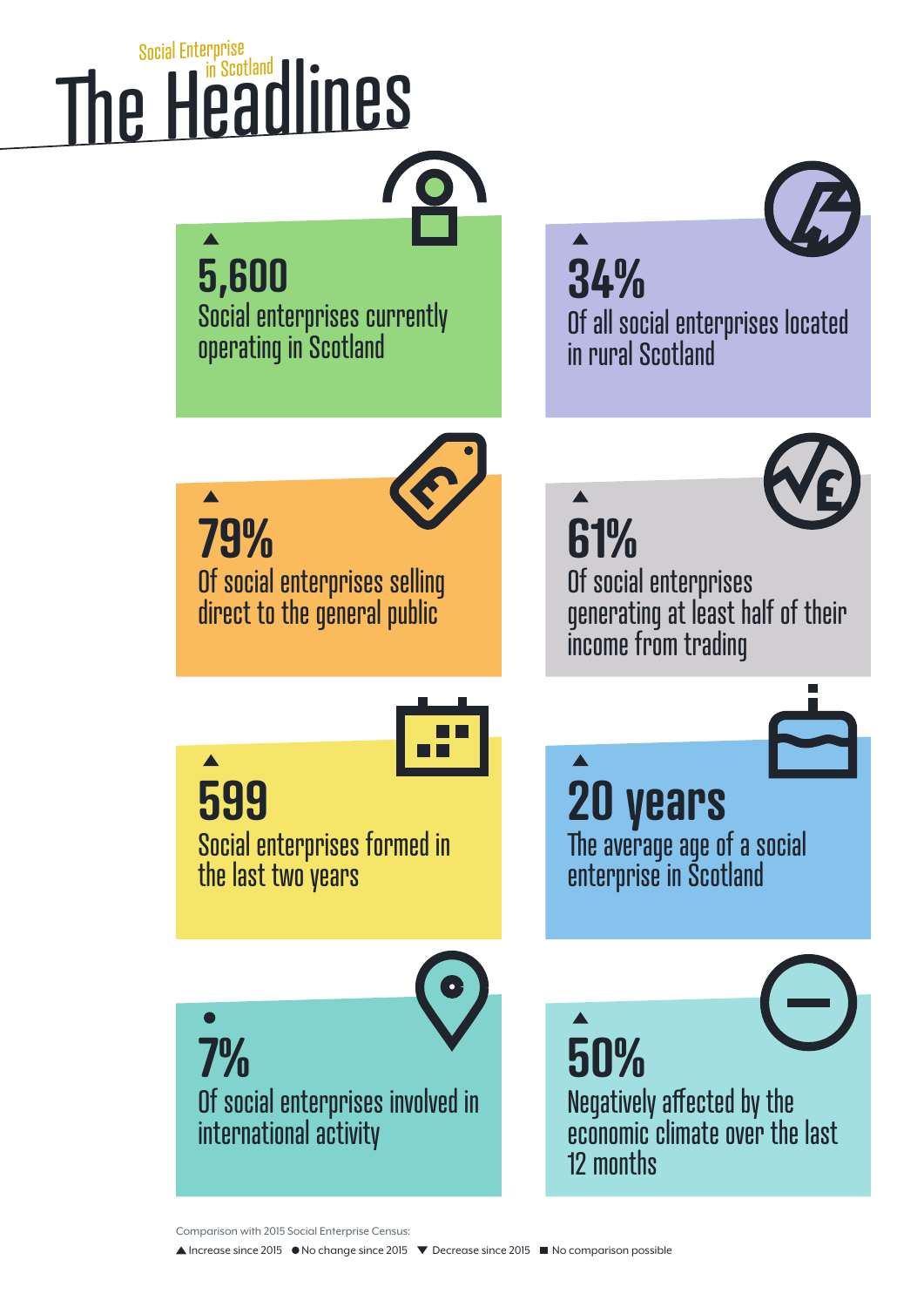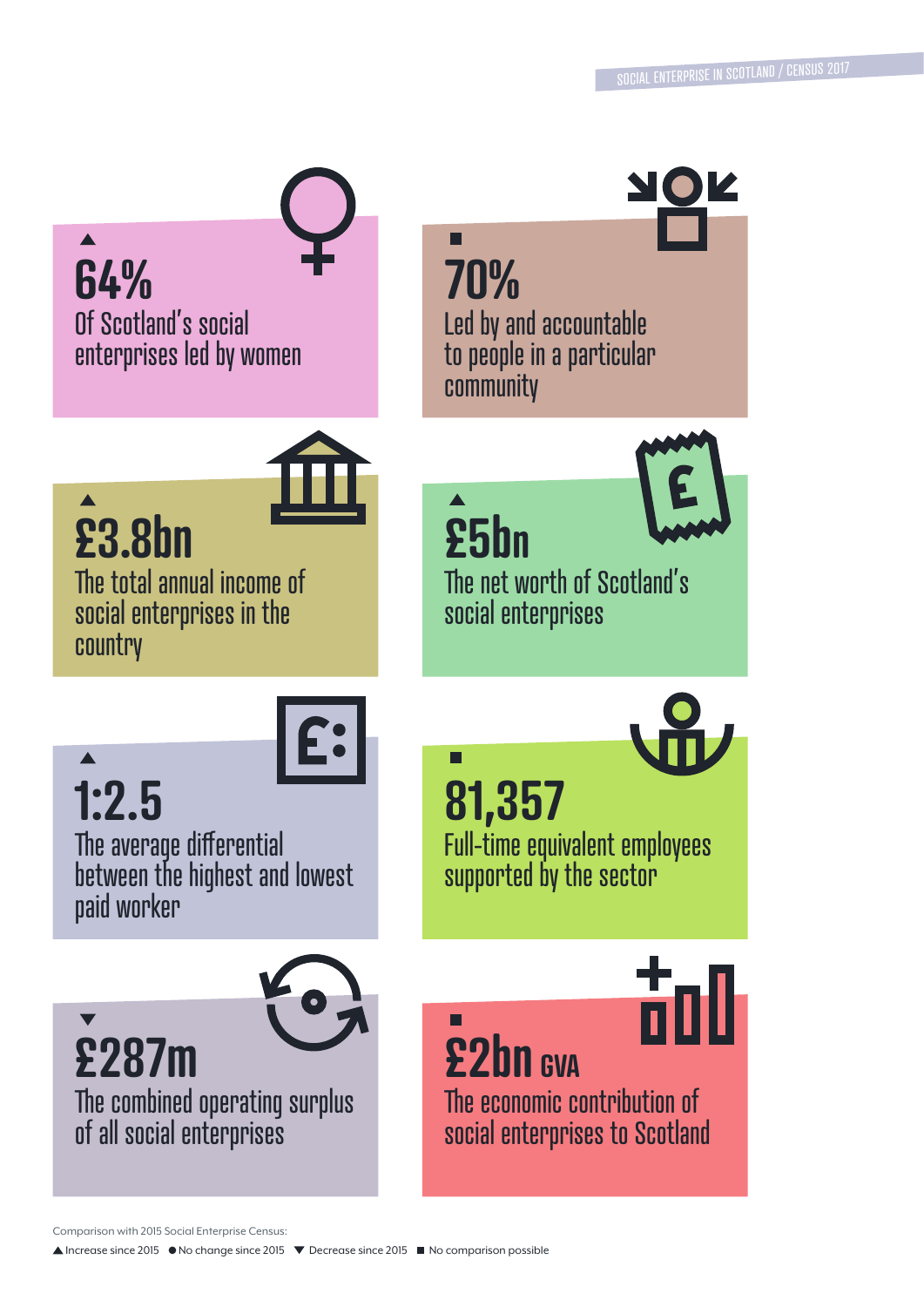### Business practices

Social enterprise is a distinctive and powerful way of doing business – one that is generally considered to be ethical, fair and inclusive.

Social enterprises tend to operate in a transparent and accountable way. Almost all operate under the stewardship of at least three unrelated directors/trustees, and 70% are led by and accountable to people in a particular neighbourhood or community.

Social enterprises are increasingly being led by women (53% of directors/trustees and 64% of paid leaders are women) and they are more likely to have female leadership in place than businesses in other parts of the economy. However, there is more work to do to ensure that the leadership of social enterprises reflects the diversity of Scotland's population.

Social enterprises strive to be good employers, providing fair pay and a flat wage structure. The average differential between the highest and lowest paid employee has held at 1:2.5 since 2015 and **72%** of social enterprises now pay all employees at or above the Living Wage in Scotland (up from 68% two years earlier).

Social enterprises generally recognise that security of employment, work and income are important foundations of fair employment. However, social enterprises operating in the care industry in particular can find it difficult to offer regular or secure work, and are therefore more likely to rely on zero hours working arrangements.

Social enterprises value and develop talents from all sections of the community and strive to create fair work that is available to everyone. Almost four-in-five social enterprises draw more than half of their workforce from their local labour pool and two-thirds provide training or support intended to boost employability. Many actively work with and seek to extend employment opportunities to people furthest from the labour market.

### Financial performance

The social enterprise sector is significant in financial terms, although financial strength is highly concentrated and performance is uneven within the sector.

The total income of the sector is substantial. It has grown by 5% since first reported in 2015 and now stands at **£3.81 billion** annually. However, these figures conceal major variations within a sector where most typical social enterprises hold only modest or declining incomes.

Trading income within the sector is increasing. It has grown by 22% over two years and stands at **£2.74 billion (70%** of all income). A growing proportion of social enterprises are also earning the majority of their income from trade (up from **51%** to **61%** over the period).

Beneath the positive headlines, however, spending has increased further and faster than income during the last two years. A 14% increase in costs has been matched by a 5% growth in revenues, leading to a squeeze on profits. As a result, the sector's annual surplus has reduced by 5% to £287m, and in the latest year 41% of social enterprises returned a loss.

Despite uneven financial performance, the balance sheet of the sector remains strong. At year end, social enterprises held assets totalling **£15.59bn** and liabilities of **£10.55bn**, with net worth growing from **£3.9bn** to **£5bn** over two years. However, this financial strength is increasingly concentrated among housing associations, which now account for 41% of the sector's income, three-quarters of the total value of assets and half of net worth.

Despite this concentration of resources, the financial independence of typical social enterprises has held up well in terms of their ability to meet short term obligations (liquidity), their level of self-sufficiency, and the financial reserve they have built up through trade.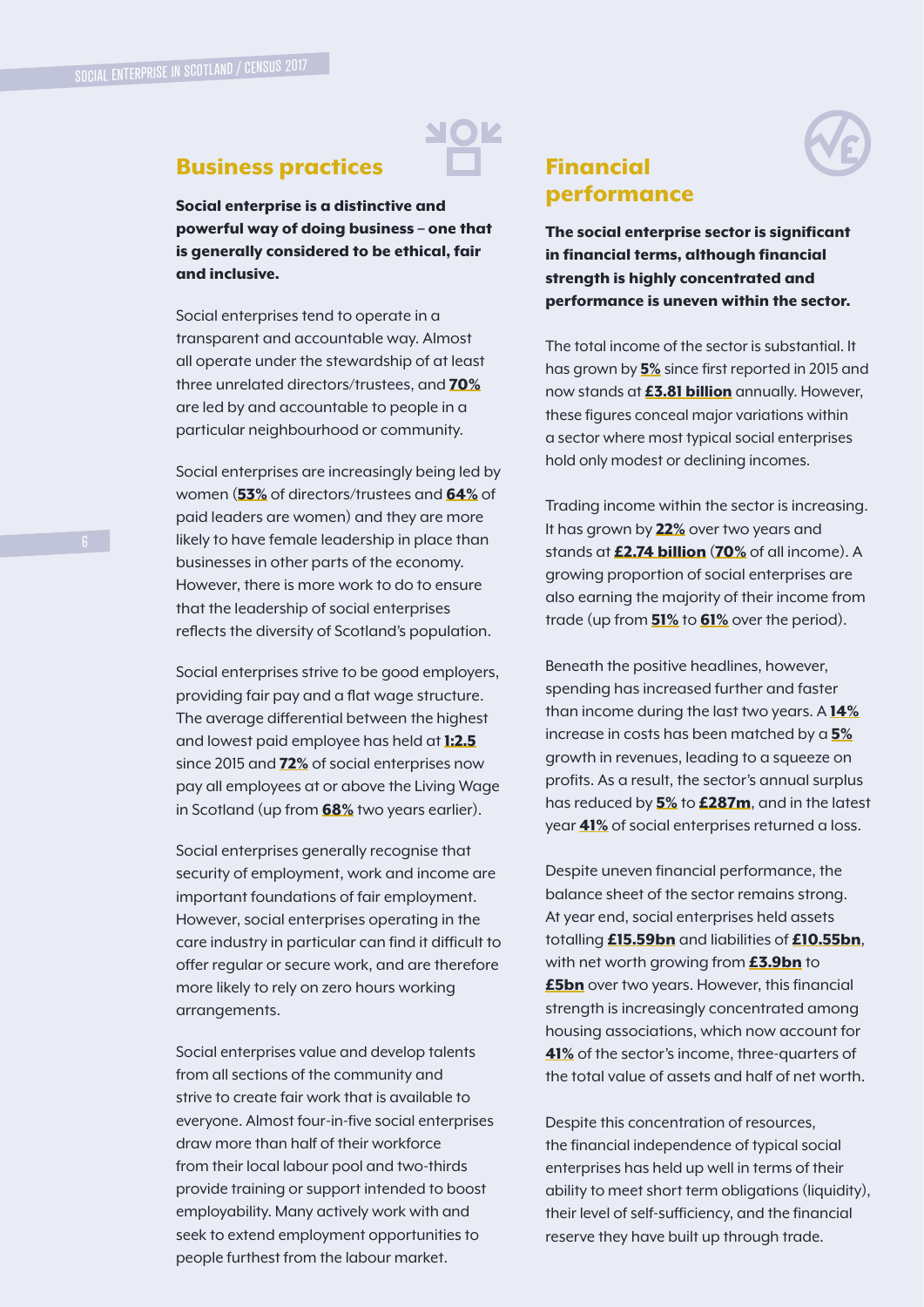### **Contribution** To Scotland



Social enterprise is a way of doing business that is good for the national economy and good for the global environment and society.

Social enterprises make an important contribution to inclusive economic growth in Scotland, helping to create greater prosperity while ensuring fairness in how wealth, resources and opportunities are distributed. This economic contribution has been valued at **£2bn** of Gross Value Added (GVA), the official measure of the value of goods and services produced in any part of the economy. Housing activity accounts for one-third of the GVA produced by the sector, while Health & Social Care providers deliver the largest Value Added in absolute terms (£753m GVA).

The economic contribution of social enterprises can also be gauged in terms of employment – the jobs that the sector creates and sustains. The data available in 2017 indicates that the social enterprise sector is a significant source of employment, supporting 81,357 Full Time Equivalent (FTE) employees.

Beyond its economic contribution, Scotland's social enterprise sector is part of a global effort towards social change. Consistent with earlier results, the 2017 data illustrate the breadth of interrelated issues being tackled by the sector and the range of ways in which social enterprises are working to make Scotland a fairer and more prosperous country, improving outcomes for all.

### Prospects and needs

While social enterprise activity has been growing overall, and is proving reasonably resilient, there are some big challenges ahead for the sector.

The period between the 2015 and 2017 studies has been one of considerable change in Scotland's political and economic landscape. The economic climate during the last year has proven particularly challenging, with half of social enterprises reporting a negative effect on their prospects.

Set against this challenging backdrop, there has been weakening confidence within the sector. Over one-third of social enterprises (37%) have reported feeling slightly or much less confident in the economic prospects facing their organisation for the next 12 months (compared to the previous 12 months).

The findings also indicate that the level of optimism within the sector has waned somewhat since 2015. The forecast growth in key variables such as turnover and employment for the coming year is generally more modest than stated two years ago.

Social enterprises like all businesses are coming up against obstacles that can cause them to stall or serve to limit their potential. Along with a reported lack of time/capacity, the influence of insecure or declining funding and increasing costs has become more pronounced since 2015.

The Scottish Government is committed to ensuring that social enterprises have the resources, knowledge and networks they need to reach their full potential. In this latest study, help with measuring social impact was the most widely requested form of support (reported by 44% of social enterprises). Also among the forms of support deemed most useful to the sector were help with researching new opportunities, collaborating with others, developing the workforce, and developing marketing strategies.